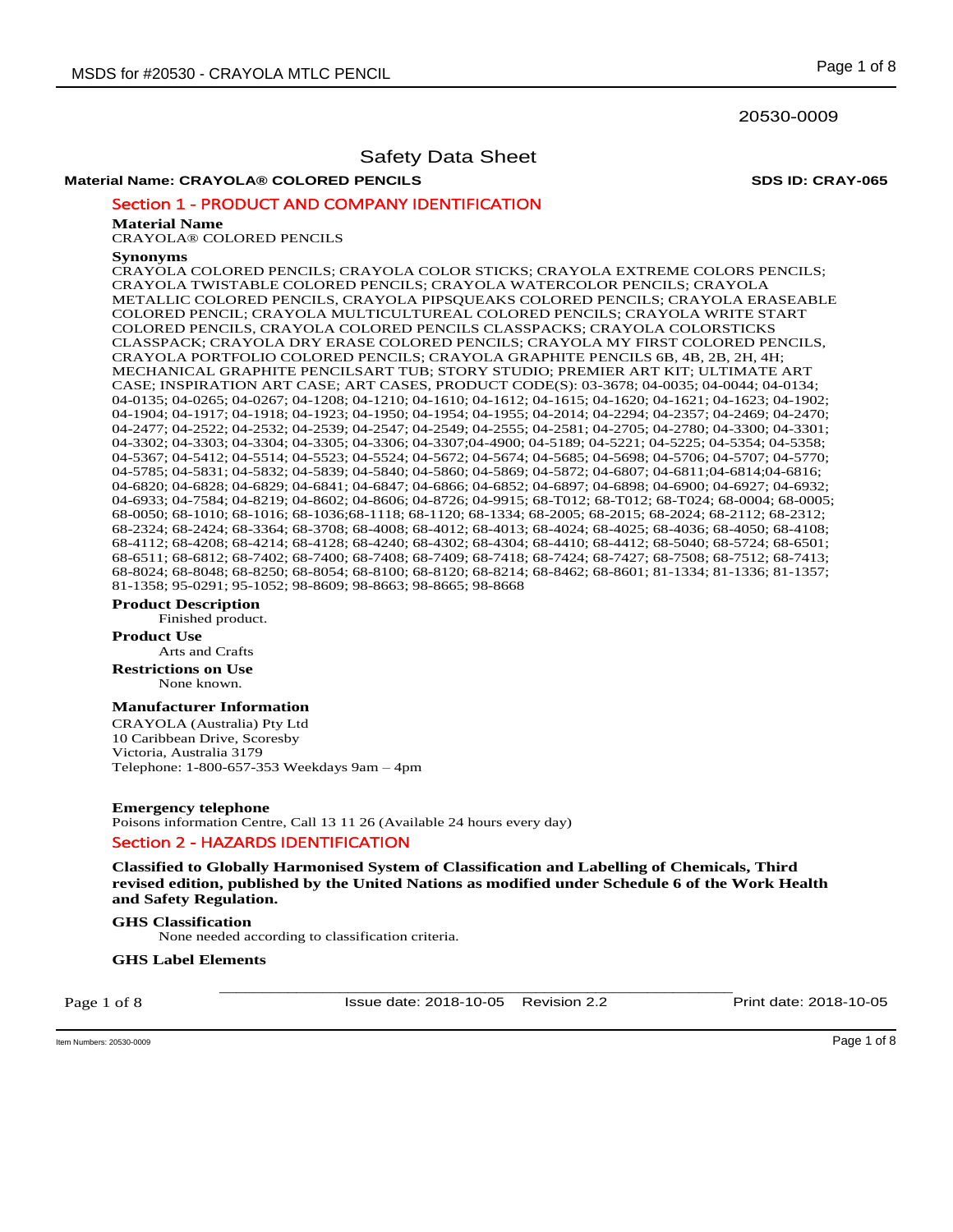# **Material Name: CRAYOLA® COLORED PENCILS SDS ID: CRAY-065**

# **Symbol(s)**

None needed according to classification criteria.

### **Signal Word**

None needed according to classification criteria

#### **Hazard Statement(s)**

None needed according to classification criteria.

### **Precautionary Statement(s)**

#### **Prevention**

None needed according to classification criteria.

#### **Response**

None needed according to classification criteria.

#### **Storage**

None needed according to classification criteria.

#### **Disposal**

Dispose of contents/container in accordance with local/regional/national/international regulations.

# **Other Hazards Which Do Not Result in Classification**

# None known.

# Section 3 - COMPOSITION / INFORMATION ON INGREDIENTS

| CAS           | <b>Component Name</b>                                                                                                                                                                                                    | Percent  |
|---------------|--------------------------------------------------------------------------------------------------------------------------------------------------------------------------------------------------------------------------|----------|
| Not Available | Product has been certified as non-toxic by the Art and<br>Creative Materials Institute, Inc. and conforms to ASTM<br>D-4236 Standard Practice for Labeling Art Materials for<br>acute and chronic adverse health hazards | $60-100$ |

# Section 4 - FIRST AID MEASURES

#### **Inhalation**

It is unlikely that emergency treatment will be required. Remove from exposure. Get medical attention, if needed.

#### **Skin**

It is unlikely that emergency treatment will be required. If adverse effects occur, wash with soap or mild detergent and large amounts of water. Get medical attention, if needed.

#### **Eyes**

It is unlikely that emergency treatment will be required. Flush eyes with plenty of water for at least 15 minutes. If eye irritation persists: Get medical advice/attention.

### **Ingestion**

Call a poison control center or doctor immediately for treatment advice.

#### **Most Important Symptoms/Effects**

#### **Symptoms: Immediate**

No information on significant adverse effects.

# **Symptoms: Delayed**

No information on significant adverse effects.

# **Indication of any immediate medical attention and special treatment needed**

Treat symptomatically and supportively.

Page 2 of 8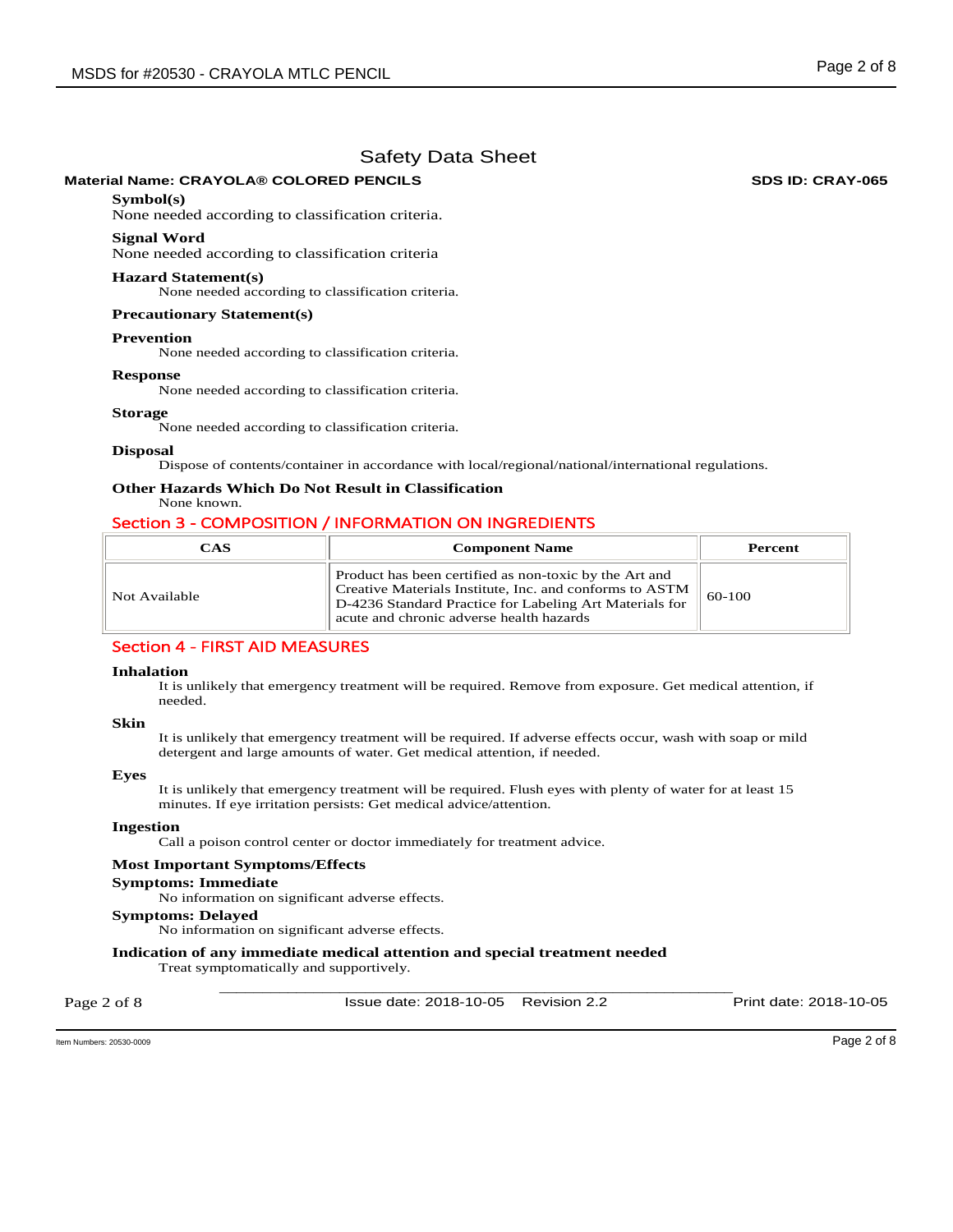# **Material Name: CRAYOLA® COLORED PENCILS SDS ID: CRAY-065**

# Section 5 - FIRE FIGHTING MEASURES

# **Extinguishing Media**

**Suitable Extinguishing Media**  Water, carbon dioxide, regular dry chemical, regular foam.

**Unsuitable Extinguishing Media** None known.

#### **Special Hazards Arising from the Chemical**  Slight fire hazard.

**Hazardous Combustion Products** 

Oxides of carbon.

### **Special Protective Equipment and Precautions for Firefighters**

Wear protective clothing and equipment suitable for the surrounding fire.

### **Fire Fighting Measures**

Move container from fire area if it can be done without risk. Avoid inhalation of material or combustion byproducts. Stay upwind and keep out of low areas.

**Hazchem/Emergency Action Code**  Not specified

# Section 6 - ACCIDENTAL RELEASE MEASURES

### **Personal Precautions, Protective Equipment and Emergency Procedures**

Wear personal protective clothing and equipment, see Section 8.

### **Environmental Precautions**

Avoid release to the environment.

### **Methods and Materials for Containment and Cleaning Up**

Stop leak if possible without personal risk. Collect spilled material in appropriate container for disposal.

### Section 7 - HANDLING AND STORAGE

### **Precautions for Safe Handling**

Wash thoroughly after handling. Use methods to minimize dust.

### **Conditions for Safe Storage, Including any Incompatibilities**

None needed according to classification criteria. Store and handle in accordance with all current regulations and standards. See original container for storage

recommendations. Keep separated from incompatible substances.

# **Incompatible Materials**

oxidizing materials

### Section 8 - EXPOSURE CONTROLS / PERSONAL PROTECTION

### **Component Exposure Limits**

Australia and ACGIH have not developed exposure limits for any of this product's components.

### **ACGIH - Threshold Limit Values - Biological Exposure Indices (BEI)**

There are no biological limit values for any of this product's components.

# **Engineering Controls**

Based on available information, additional ventilation is not required.

Page 3 of 8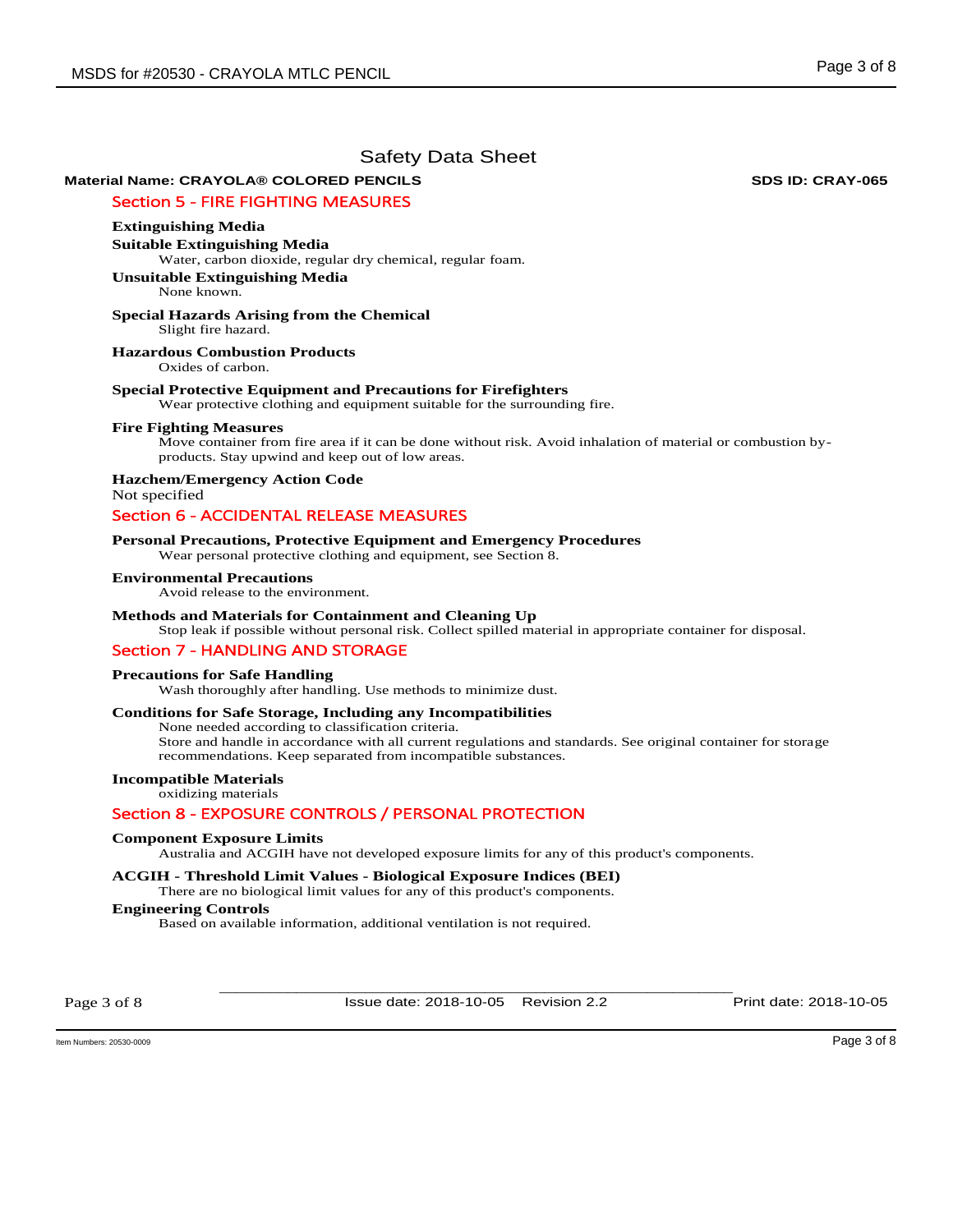# **Material Name: CRAYOLA® COLORED PENCILS SDS ID: CRAY-065**

# **Individual Protection Measures, such as Personal Protective Equipment**

# **Eye/face protection**

Eye protection not required under normal conditions.

# **Skin Protection**

Protective clothing is not required under normal conditions.

### **Respiratory Protection**

No respirator is required under normal conditions of use. Under conditions of frequent use or heavy exposure, respiratory protection may be needed.

# **Glove Recommendations**

Protective gloves are not required under normal conditions.

# Section 9 - PHYSICAL AND CHEMICAL PROPERTIES

| Appearance                                | multiple various colors               | <b>Physical State</b>                             | solid                   |
|-------------------------------------------|---------------------------------------|---------------------------------------------------|-------------------------|
| Odor                                      | Wood odor                             | Color                                             | multiple                |
| <b>Odor Threshold</b>                     | (Mild)                                | pH                                                | Not.<br>available       |
| <b>Melting Point</b>                      | Not available                         | <b>Boiling Point</b>                              | 100 °C                  |
| <b>Boiling Point Range</b>                | Not available                         | <b>Freezing point</b>                             | <b>Not</b><br>available |
| <b>Evaporation Rate</b>                   | Not available                         | <b>Flammability (solid, gas)</b>                  | Not<br>available        |
| <b>Autoignition</b><br><b>Temperature</b> | Not available                         | <b>Flash Point</b>                                | <b>Not</b><br>available |
| <b>Lower Explosive</b><br>Limit           | Not available                         | <b>Decomposition</b><br>temperature               | <b>Not</b><br>available |
| <b>Upper Explosive</b><br>Limit           | Not available                         | <b>Vapor Pressure</b>                             | Not<br>available        |
| <b>Vapor Density</b><br>$(air=1)$         | Not available                         | Specific Gravity (water=1)                        | Not<br>available        |
| <b>Water Solubility</b>                   | (Insoluble)                           | <b>Partition coefficient: n-</b><br>octanol/water | Not.<br>available       |
| <b>Viscosity</b>                          | Not available                         | <b>Kinematic viscosity</b>                        | <b>Not</b><br>available |
| <b>Solubility (Other)</b>                 | Not available                         | <b>Density</b>                                    | $8.8 - 9.3$<br>lbs/gal  |
| <b>Physical Form</b>                      | Solid core in wood or<br>plastic case | <b>Molecular Weight</b>                           | Not.<br>available       |

# Section 10 - STABILITY AND REACTIVITY

# **Reactivity**

No hazard expected.

# **Chemical Stability**

Stable at normal temperatures and pressure.

Page 4 of 8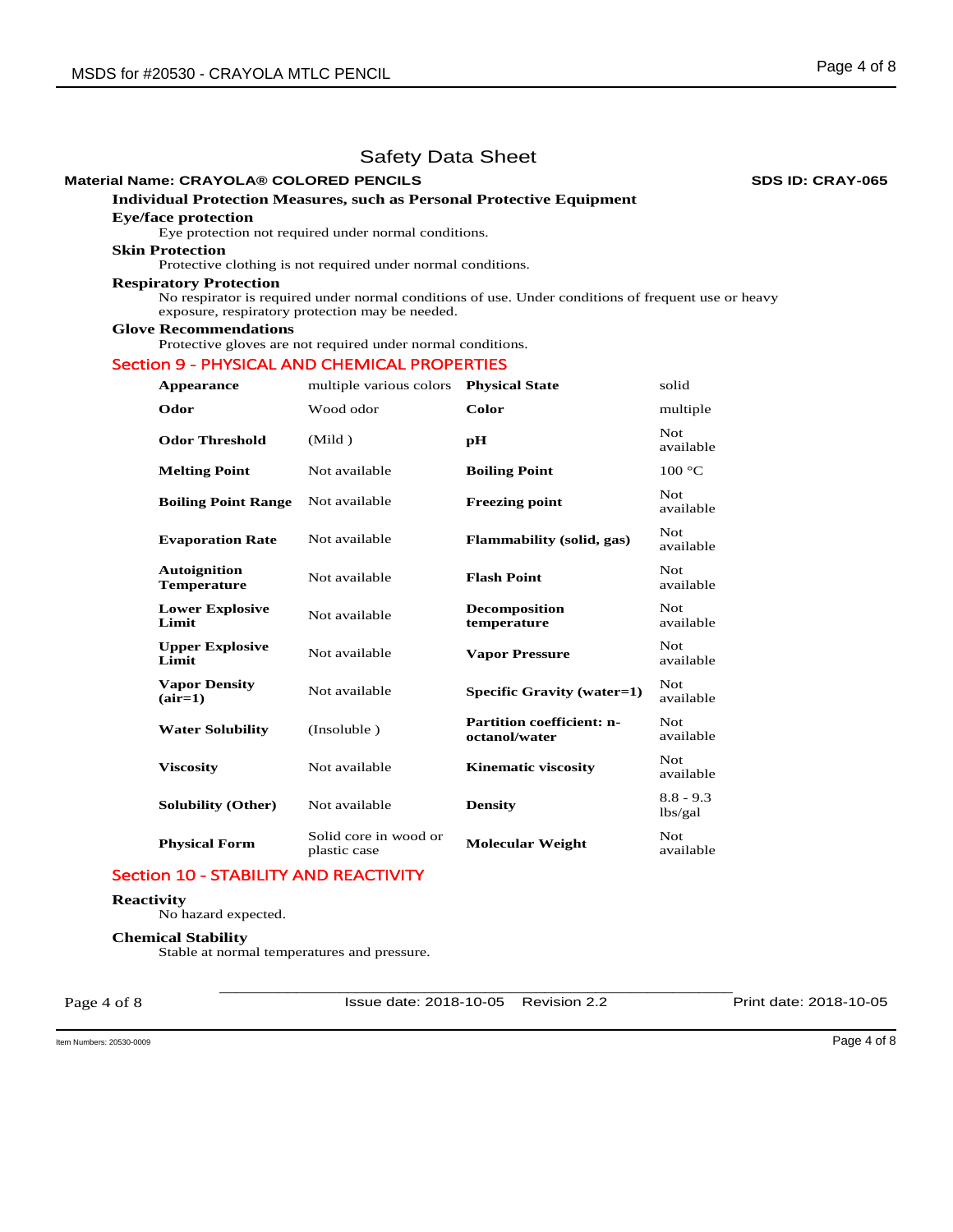# **Material Name: CRAYOLA® COLORED PENCILS SDS ID: CRAY-065**

**Possibility of Hazardous Reactions** Will not polymerize.

# **Conditions to Avoid** None reported.

**Incompatible Materials** oxidizing materials

**Hazardous decomposition products**  Oxides of carbon.

# Section 11 - TOXICOLOGICAL INFORMATION

# **Information on Likely Routes of Exposure**

# **Inhalation**

No information on significant adverse effects.

# **Skin Contact**

No information on significant adverse effects.

**Eye Contact**  No information on significant adverse effects.

# **Ingestion**

No information on significant adverse effects.

### **Acute and Chronic Toxicity**

### **Component Analysis - LD50/LC50**

The components of this material have been reviewed in various sources and no selected endpoints have been identified.

# **Product Toxicity Data**

### **Acute Toxicity Estimate**

No data available.

### **Immediate Effects**

No information on significant adverse effects.

### **Delayed Effects**

No information on significant adverse effects.

### **Irritation/Corrosivity Data**

None

**Respiratory Sensitization**  No information available for the product.

# **Dermal Sensitization**

No information available for the product.

### **Component Carcinogenicity**

None of this product's components are listed by ACGIH, IARC, NTP, DFG or OSHA.

### **Germ Cell Mutagenicity**

No information available for the product.

### **Reproductive Toxicity**

No information available for the product.

## **Specific Target Organ Toxicity - Single Exposure**

No target organs identified.

Page 5 of 8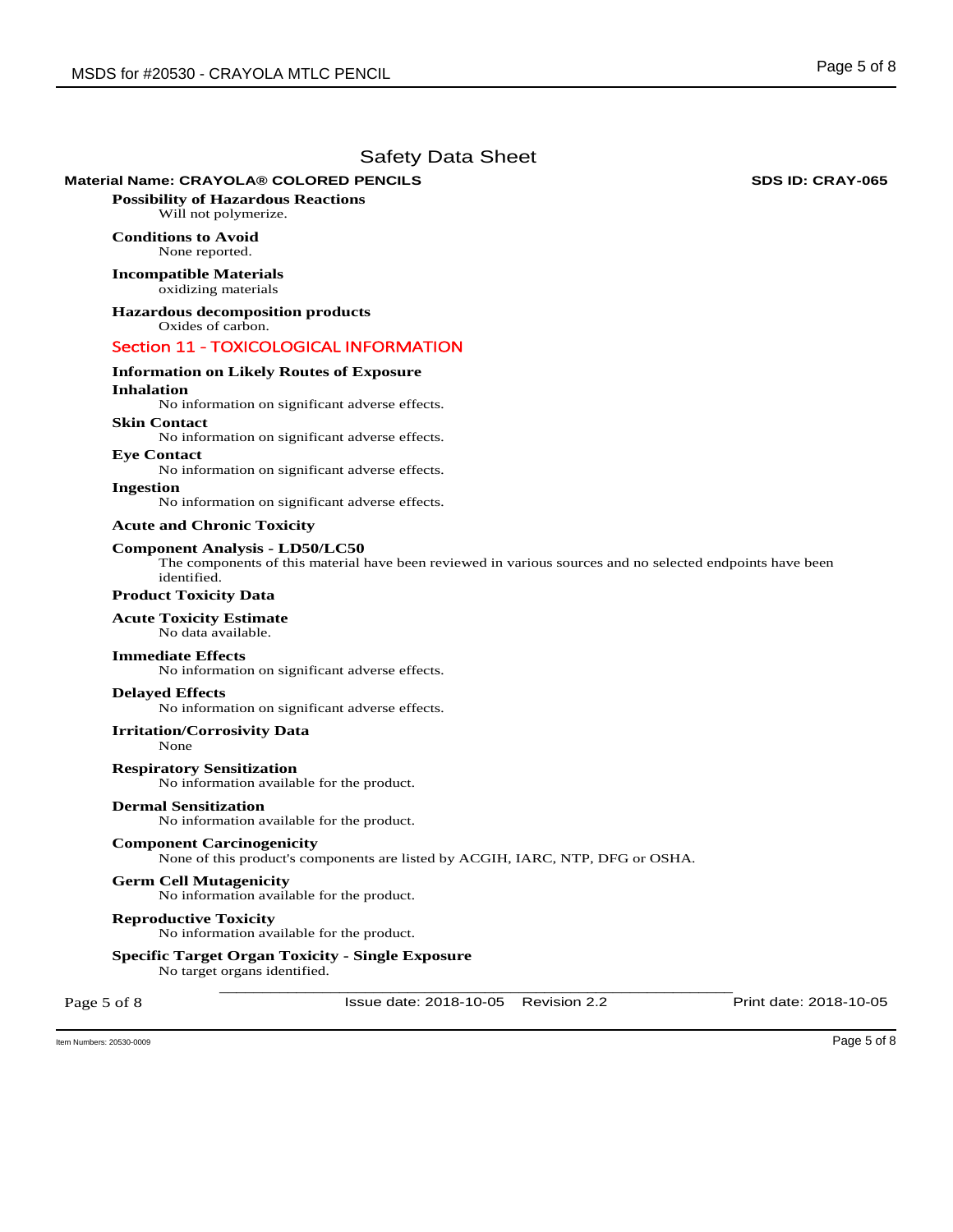# **Material Name: CRAYOLA® COLORED PENCILS SDS ID: CRAY-065**

**Specific Target Organ Toxicity - Repeated Exposure** 

No target organs identified.

# **Aspiration hazard**

No information available for product.

**Medical Conditions Aggravated by Exposure** No data available.

# Section 12 - ECOLOGICAL INFORMATION

### **Ecotoxicity**

No information available for the product.

# **Component Analysis - Aquatic Toxicity**

No LOLI ecotoxicity data are available for this product's components.

### **Persistence and Degradability**

No information available for the product.

### **Bioaccumulative Potential**

No information available for the product.

### **Mobility in soil**

No information available for the product.

**Other adverse effects**  No data available

# Section 13 - DISPOSAL CONSIDERATIONS

### **Disposal Methods**

Dispose in accordance with all applicable regulations.

### Section 14 - TRANSPORT INFORMATION

# **ADG Information:**

**Further information:** Not regulated as dangerous goods.

IATA Information: **Further information:** Not regulated as dangerous goods.

ICAO Information: **Further information:** Not regulated as dangerous goods.

IMDG Information: **Further information:** Not regulated as dangerous goods.

### **International Bulk Chemical Code**

This material does not contain any chemicals required by the IBC Code to be identified as dangerous chemicals in bulk.

**Hazchem/Emergency Action Code**  Not specified

# Section 15 - REGULATORY INFORMATION

### **Australia Regulations**

**Work Health and Safety Regulations - Prohibited Carcinogens**  No component(s) are listed on the Prohibited Carcinogens list.

Page 6 of 8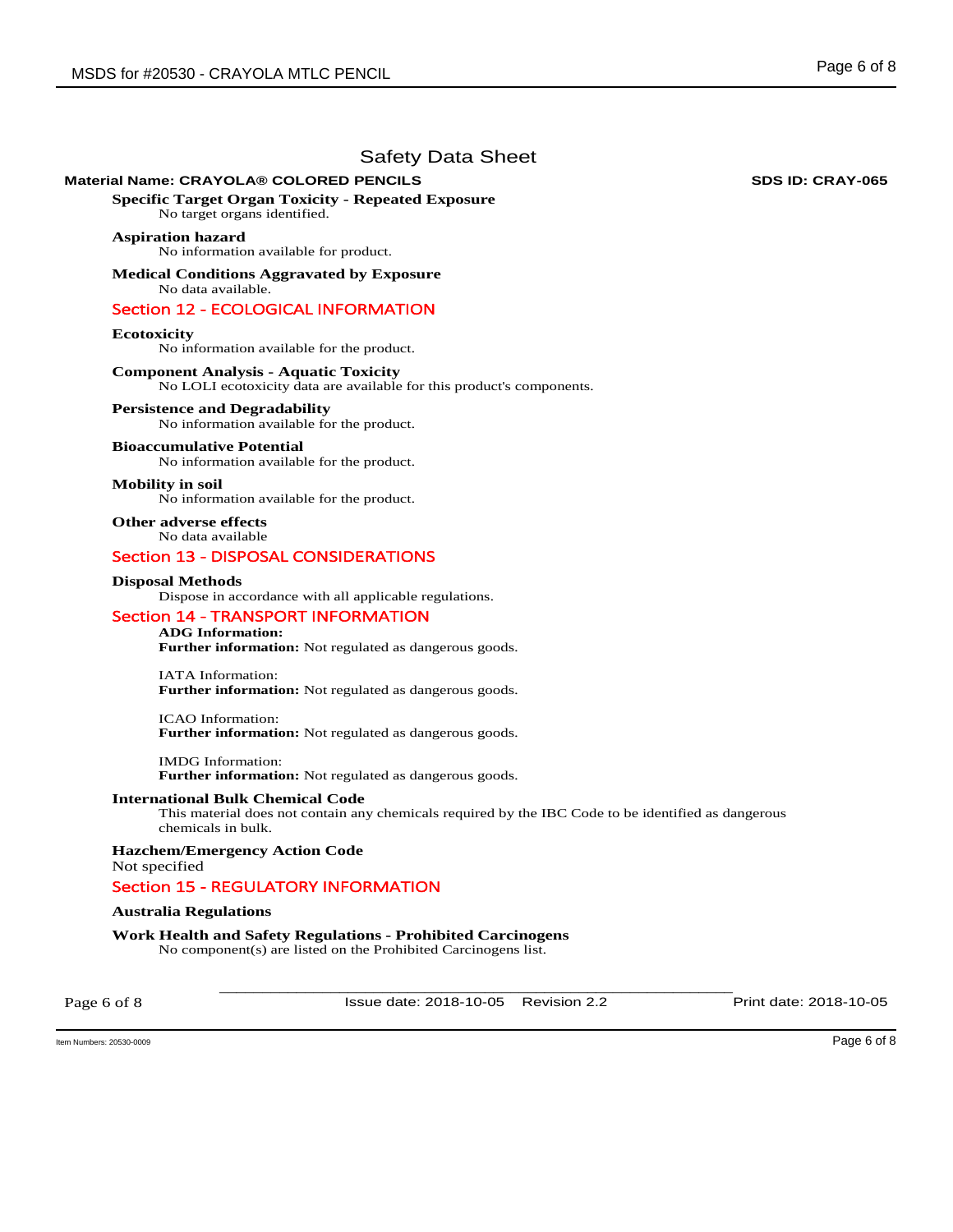# **Material Name: CRAYOLA® COLORED PENCILS SDS ID: CRAY-065**

**Work Health and Safety Regulations - Restricted Carcinogens**  No component(s) are listed on the Restricted Carcinogens list.

**Work Health and Safety Regulations - Restricted Hazardous Chemicals**  No component(s) are listed on the Restricted Hazardous Chemicals list

**Australia Work Health and Safety Regulations - Hazardous Chemicals Requiring Health Monitoring** 

None of this product's components are on the list.

### Section 16 - OTHER INFORMATION

### **NFPA Ratings**

Health: 1 Fire: 1 Instability: 0 Hazard Scale:  $0 =$  Minimal  $1 =$  Slight  $2 =$  Moderate  $3 =$  Serious  $4 =$  Severe

### **Summary of Changes**

2/26/2018 - Update to Section(s) 1.

### **Preparation Date**

1/12/2017

#### **Revision date**  3/7/2018

### **Key / Legend**

ACGIH - American Conference of Governmental Industrial Hygienists; ADR - European Road Transport; AU - Australia; BOD - Biochemical Oxygen Demand; C - Celsius; CA - Canada; CA/MA/MN/NJ/PA - California/Massachusetts/Minnesota/New Jersey/Pennsylvania\*; CAS - Chemical Abstracts Service; CERCLA - Comprehensive Environmental Response, Compensation, and Liability Act; CFR - Code of Federal Regulations (US); CLP - Classification, Labelling, and Packaging; CN - China; CPR - Controlled Products Regulations; DFG - Deutsche Forschungsgemeinschaft; DOT - Department of Transportation; DSD - Dangerous Substance Directive; DSL - Domestic Substances List; EC – European Commission; EEC - European Economic Community; EIN - European Inventory of (Existing Commercial Chemical Substances); EINECS - European Inventory of Existing Commercial Chemical Substances; ENCS - Japan Existing and New Chemical Substance Inventory; EPA - Environmental Protection Agency; EU - European Union; F - Fahrenheit; F - Background (for Venezuela Biological Exposure Indices); IARC - International Agency for Research on Cancer; IATA - International Air Transport Association; ICAO - International Civil Aviation Organization; IDL - Ingredient Disclosure List; IDLH - Immediately Dangerous to Life and Health; IMDG - International Maritime Dangerous Goods; ISHL - Japan Industrial Safety and Health Law; IUCLID - International Uniform Chemical Information Database; JP - Japan; Kow - Octanol/water partition coefficient; KR KECI Annex 1 - Korea Existing Chemicals Inventory (KECI) / Korea Existing Chemicals List (KECL); KR KECI Annex 2 - Korea Existing Chemicals Inventory (KECI) / Korea Existing Chemicals List (KECL) , KR - Korea; LD50/LC50 - Lethal Dose/ Lethal Concentration; LEL - Lower Explosive Limit; LLV - Level Limit Value; LOLI - List Of LIsts™ - ChemADVISOR's Regulatory Database; MAK - Maximum Concentration Value in the Workplace; MEL - Maximum Exposure Limits; MX – Mexico; Ne-Non-specific; NFPA - National Fire Protection Agency; NIOSH - National Institute for Occupational Safety and Health; NJTSR - New Jersey Trade Secret Registry; Nq - Non-quantitative; NSL – Non-Domestic Substance List (Canada); NTP - National Toxicology Program; NZ - New Zealand; OSHA - Occupational Safety and Health Administration; PEL- Permissible Exposure Limit; PH - Philippines; RCRA - Resource Conservation and Recovery Act; REACH- Registration, Evaluation, Authorisation, and restriction of Chemicals; RID - European Rail Transport; SARA - Superfund Amendments and Reauthorization Act; Sc - Semi-quantitative; STEL - Short-term Exposure Limit; TCCA – Korea Toxic Chemicals Control Act; TDG - Transportation of Dangerous Goods; TLV - Threshold Limit Value; TSCA - Toxic Substances Control Act; TW – Taiwan; TWA - Time Weighted Average; UEL - Upper Explosive Limit; UN/NA - United Nations /North American; US - United States; VLE - Exposure Limit Value (Mexico); VN (Draft) - Vietnam (Draft); WHMIS - Workplace Hazardous Materials Information System (Canada).

Page 7 of 8